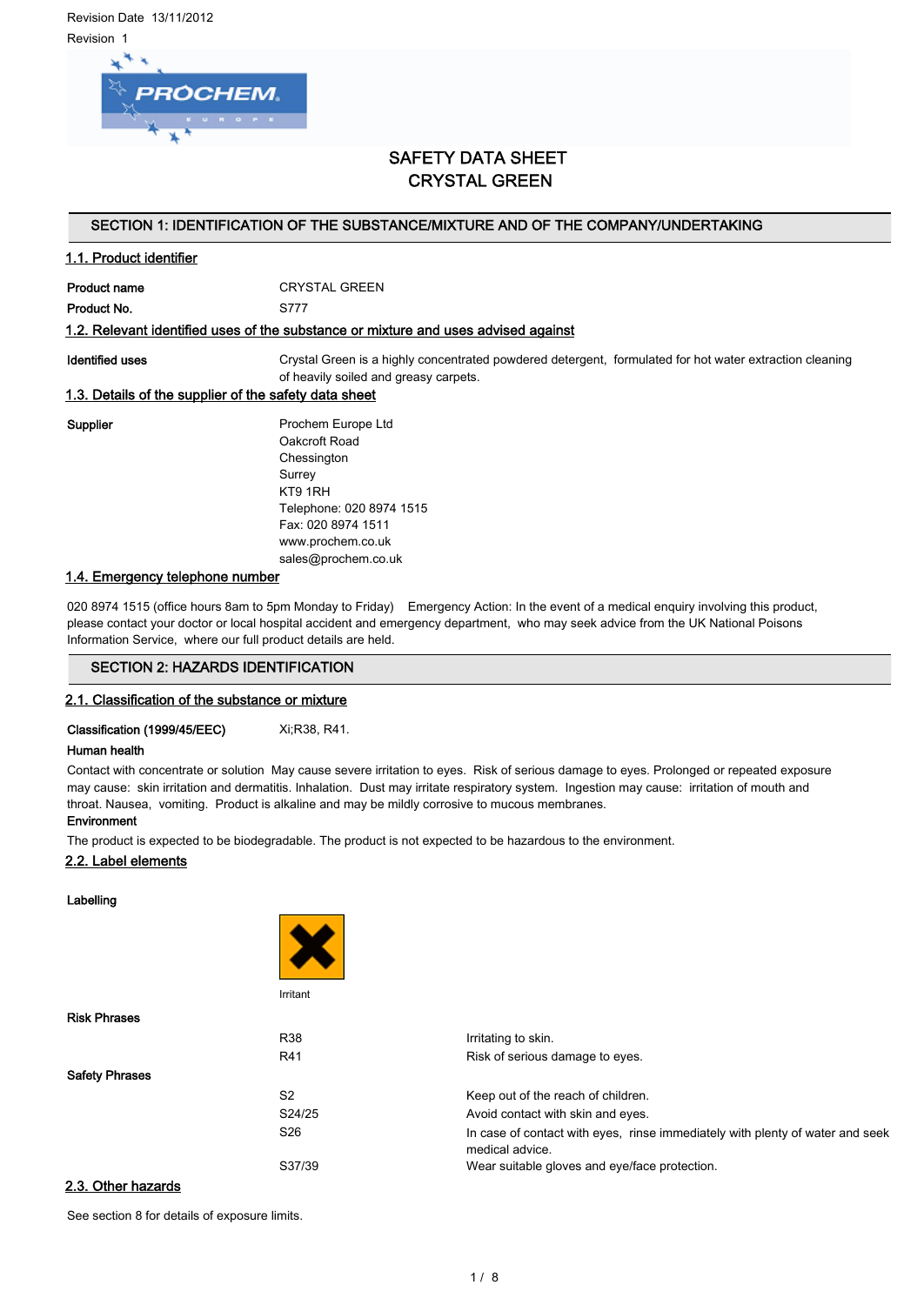# SECTION 3: COMPOSITION/INFORMATION ON INGREDIENTS

## 3.2. Mixtures

| <b>SODIUM CARBONATE</b>                   |                   |                             | 5-15%    |
|-------------------------------------------|-------------------|-----------------------------|----------|
|                                           |                   |                             |          |
| CAS-No.: 497-19-8                         | EC No.: 207-838-8 |                             |          |
|                                           |                   |                             |          |
|                                           |                   |                             |          |
| Classification (EC 1272/2008)             |                   | Classification (67/548/EEC) |          |
| Eye Irrit. 2 - H319                       |                   | Xi;R36                      |          |
| TETRASODIUM ETHYLENE DIAMINE TETRAACETATE |                   |                             |          |
|                                           |                   |                             | 5-15%    |
|                                           |                   |                             |          |
| CAS-No.: 64-02-8                          | EC No.: 200-573-9 |                             |          |
|                                           |                   |                             |          |
| Classification (EC 1272/2008)             |                   | Classification (67/548/EEC) |          |
| Acute Tox. 4 - H302                       |                   | Xn;R22                      |          |
| Eye Dam. 1 - H318                         |                   | <b>Xi,R41</b>               |          |
| <b>DISODIUM METASILICATE</b>              |                   |                             | 5-15%    |
|                                           |                   |                             |          |
|                                           |                   |                             |          |
| CAS-No.: 6834-92-0                        | EC No.: 229-912-9 |                             |          |
|                                           |                   |                             |          |
| Classification (EC 1272/2008)             |                   | Classification (67/548/EEC) |          |
| Skin Corr. 1B - H314                      |                   | C, R34                      |          |
| STOT SE 3 - H335                          |                   | Xi;R37                      |          |
|                                           |                   |                             |          |
| ALCOHOLS C9-11, ETHOXYLATED               |                   |                             | 5-15%    |
|                                           |                   |                             |          |
| CAS-No.: 68439-45-2                       | EC No.:           |                             |          |
|                                           |                   |                             |          |
| Classification (EC 1272/2008)             |                   | Classification (67/548/EEC) |          |
| Acute Tox. 4 - H302                       |                   | Xn;R22.                     |          |
| Eye Dam. 1 - H318                         |                   | Xi, R41.                    |          |
|                                           |                   |                             |          |
| ALCOHOLS, C9-11, ETHOXYLATED              |                   |                             | $1 - 5%$ |
|                                           |                   |                             |          |
| CAS-No.: 68439-45-2                       | EC No.:           |                             |          |
|                                           |                   |                             |          |
| Classification (EC 1272/2008)             |                   | Classification (67/548/EEC) |          |
| Acute Tox. 4 - H302                       |                   | Xn;R22.                     |          |
| Eye Dam. 1 - H318                         |                   | Xi, R41.                    |          |
|                                           |                   |                             |          |

The Full Text for all R-Phrases and Hazard Statements are Displayed in Section 16.

# SECTION 4: FIRST AID MEASURES

# 4.1. Description of first aid measures

#### Inhalation

Move the exposed person to fresh air at once. Get medical attention if any discomfort continues. If powder is accidentally inhaled then treat as ingestion. Rinse nose and mouth with water.

# Ingestion

Rinse mouth thoroughly. Drink plenty of water. Never give liquid to an unconscious person. Get medical attention. DO NOT INDUCE VOMITING!

# Skin contact

Flush skin thoroughly with water. Get medical attention if irritation persists after washing.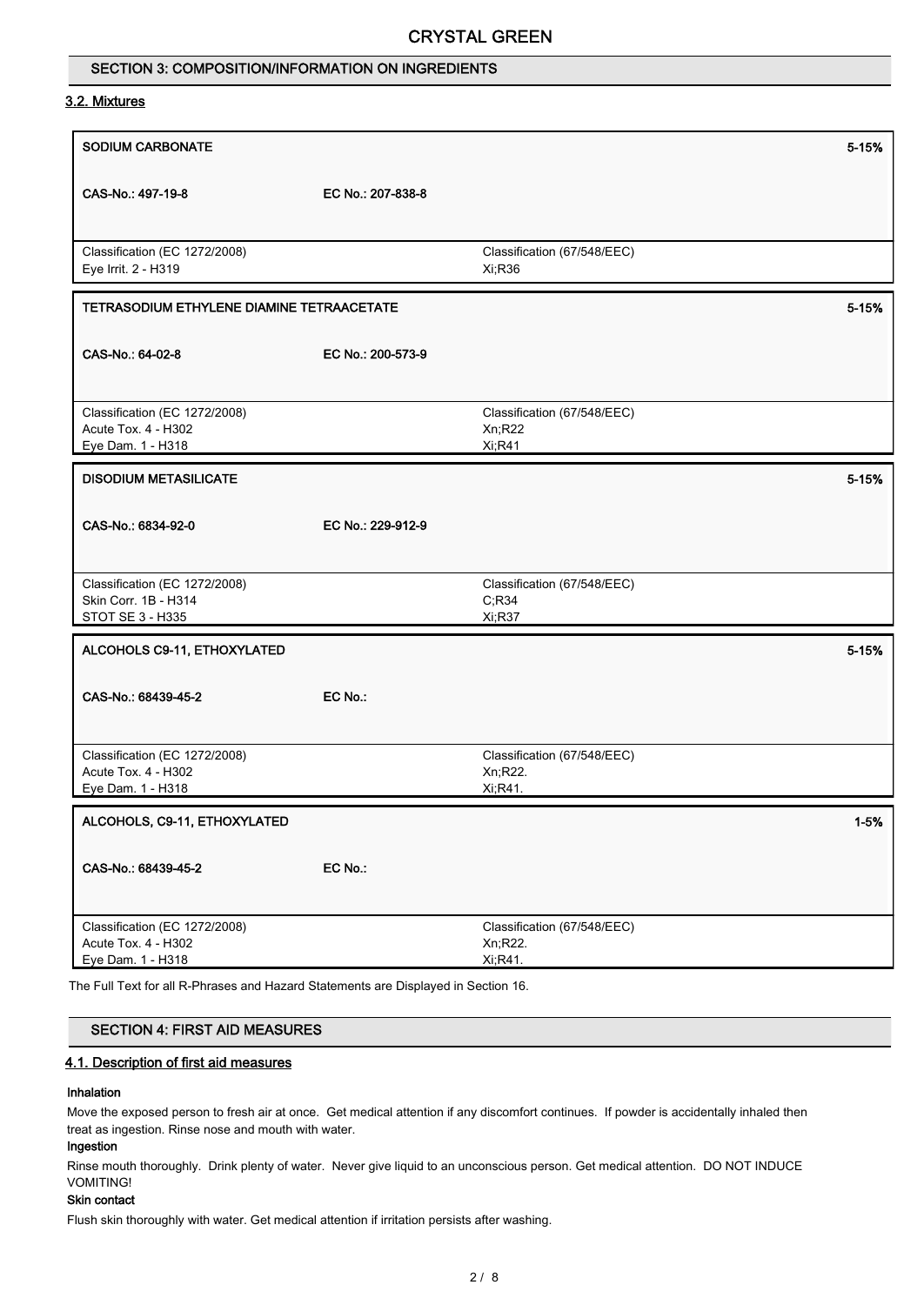## Eye contact

Immediately flush with plenty of water for up to 15 minutes. Remove any contact lenses and open eyes wide apart. Get medical attention.

# 4.2. Most important symptoms and effects, both acute and delayed

## Skin contact

Skin irritation.

#### Eye contact

May cause severe irritation to eyes. May cause blurred vision and serious eye damage.

4.3. Indication of any immediate medical attention and special treatment needed

In the event of contact with eyes or ingestion seek immediate medical help. Rinse the eye with water immediately.

#### SECTION 5: FIREFIGHTING MEASURES

#### 5.1. Extinguishing media

#### Extinguishing media

This product is not flammable. Use fire-extinguishing media appropriate for surrounding materials. Water spray, dry powder or carbon dioxide.

#### 5.2. Special hazards arising from the substance or mixture

#### Hazardous combustion products

Thermal decomposition or combustion may liberate carbon oxides and other toxic gases or vapours.

#### Unusual Fire & Explosion Hazards

No unusual fire or explosion hazards noted.

#### 5.3. Advice for firefighters

#### Protective equipment for fire-fighters

Self contained breathing apparatus and full protective clothing must be worn in case of fire.

# SECTION 6: ACCIDENTAL RELEASE MEASURES

#### 6.1. Personal precautions, protective equipment and emergency procedures

Wear protective clothing as described in Section 8 of this safety data sheet.

# 6.2. Environmental precautions

Avoid discharge into water courses or onto the ground.

## 6.3. Methods and material for containment and cleaning up

For concentrate: Recover the product and place in a suitable container for reuse. For solution: Absorb spillage with non-combustible, absorbent material. Transfer to a container for disposal.

## 6.4. Reference to other sections

For personal protection, see section 8. For waste disposal, see section 13.

# SECTION 7: HANDLING AND STORAGE

#### 7.1. Precautions for safe handling

Wear protective clothing as described in Section 8 of this safety data sheet. Wash hands after handling. Wash contaminated clothing before reuse. Do not eat, drink or smoke when using the product.

#### 7.2. Conditions for safe storage, including any incompatibilities

Do not store near heat sources or expose to high temperatures. Store in closed original container at temperatures between 5°C and 30°C. Keep out of the reach of children.

# 7.3. Specific end use(s)

The identified uses for this product are detailed in Section 1.2.

# SECTION 8: EXPOSURE CONTROLS/PERSONAL PROTECTION

# 8.1. Control parameters

| Name                          | <b>STD</b> |                   | TWA - 8 Hrs | STEL - 15 Min | <b>Notes</b>       |
|-------------------------------|------------|-------------------|-------------|---------------|--------------------|
| <b>ICRYSTAL GREEN</b>         | <b>NUI</b> | $4 \text{ mg/m3}$ | 10 $mg/m3$  |               | NUI = Nuisance     |
|                               |            | resp. dust        | total dust  |               | Dust.              |
| <b>IDISODIUM METASILICATE</b> | <b>SUP</b> |                   |             | 2 $mg/m3$     | $SUP = Supplier's$ |
|                               |            |                   |             |               | recommendation.    |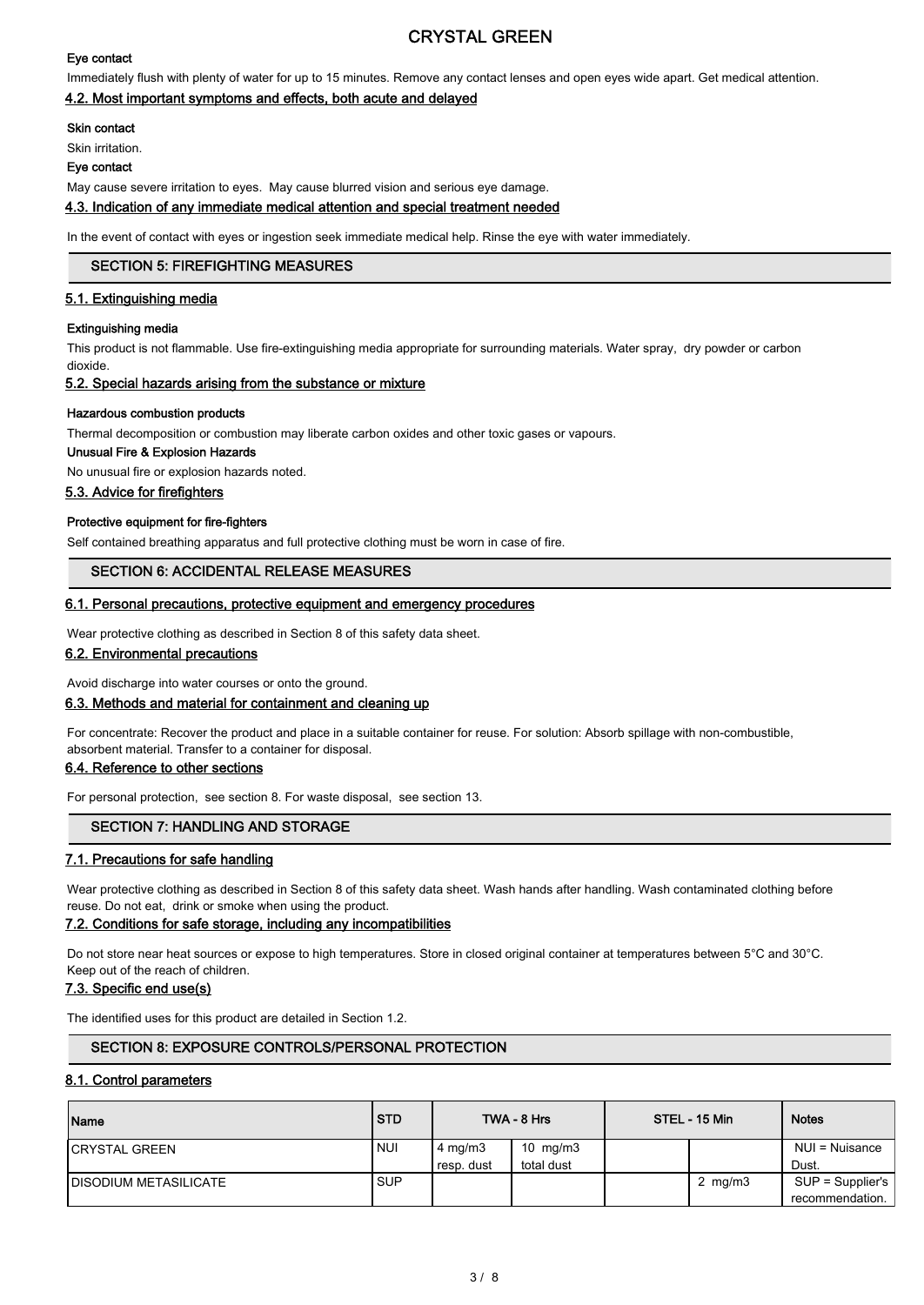# 8.2. Exposure controls

# Protective equipment





# Engineering measures

Provide adequate ventilation.

# Respiratory equipment

Not required in normal use.

#### Hand protection

Nitrile gloves are recommended. Protective gloves should be inspected for wear before use and replaced regularly in accordance with the manufacturers specifications.

# Eye protection

Side shield safety glasses are recommended when handling this product.

# Hygiene measures

Wash hands after handling. Wash contaminated clothing before reuse. When using do not eat, drink or smoke.

# SECTION 9: PHYSICAL AND CHEMICAL PROPERTIES

#### 9.1. Information on basic physical and chemical properties

| Appearance                              | Powder.           |
|-----------------------------------------|-------------------|
| Colour                                  | Green.            |
| Odour                                   | Herbal Lemon.     |
| Solubility                              | Soluble in water. |
| Initial boiling point and boiling range |                   |
| Not applicable.                         |                   |
| <b>Relative density</b>                 | 1.07              |
| Vapour density (air=1)                  |                   |
| Not determined.                         |                   |
| Vapour pressure                         |                   |
| Not determined.                         |                   |
| <b>Evaporation rate</b>                 |                   |
| Not determined.                         |                   |
| pH-Value, Conc. Solution                |                   |
| Not applicable.                         |                   |
| pH-Value, Diluted Solution              | 9.5               |
| <b>Viscosity</b>                        |                   |
| Not determined.                         |                   |
| <b>Odour Threshold, Lower</b>           |                   |
| Not determined.                         |                   |
| Odour Threshold, Upper                  |                   |
| Not determined.                         |                   |
| Auto Ignition Temperature (°C)          |                   |
| Not determined.                         |                   |
| Flammability Limit - Lower(%)           |                   |
| Not applicable.                         |                   |
| Flammability Limit - Upper(%)           |                   |
| Not applicable.                         |                   |
| <b>Partition Coefficient</b>            |                   |
| (N-Octanol/Water)                       |                   |
| Not determined.                         |                   |
| <b>Explosive properties</b>             |                   |
| Not applicable.                         |                   |
| <b>Oxidising properties</b>             |                   |
| Not applicable.                         |                   |
| 9.2. Other information                  |                   |
|                                         |                   |

None.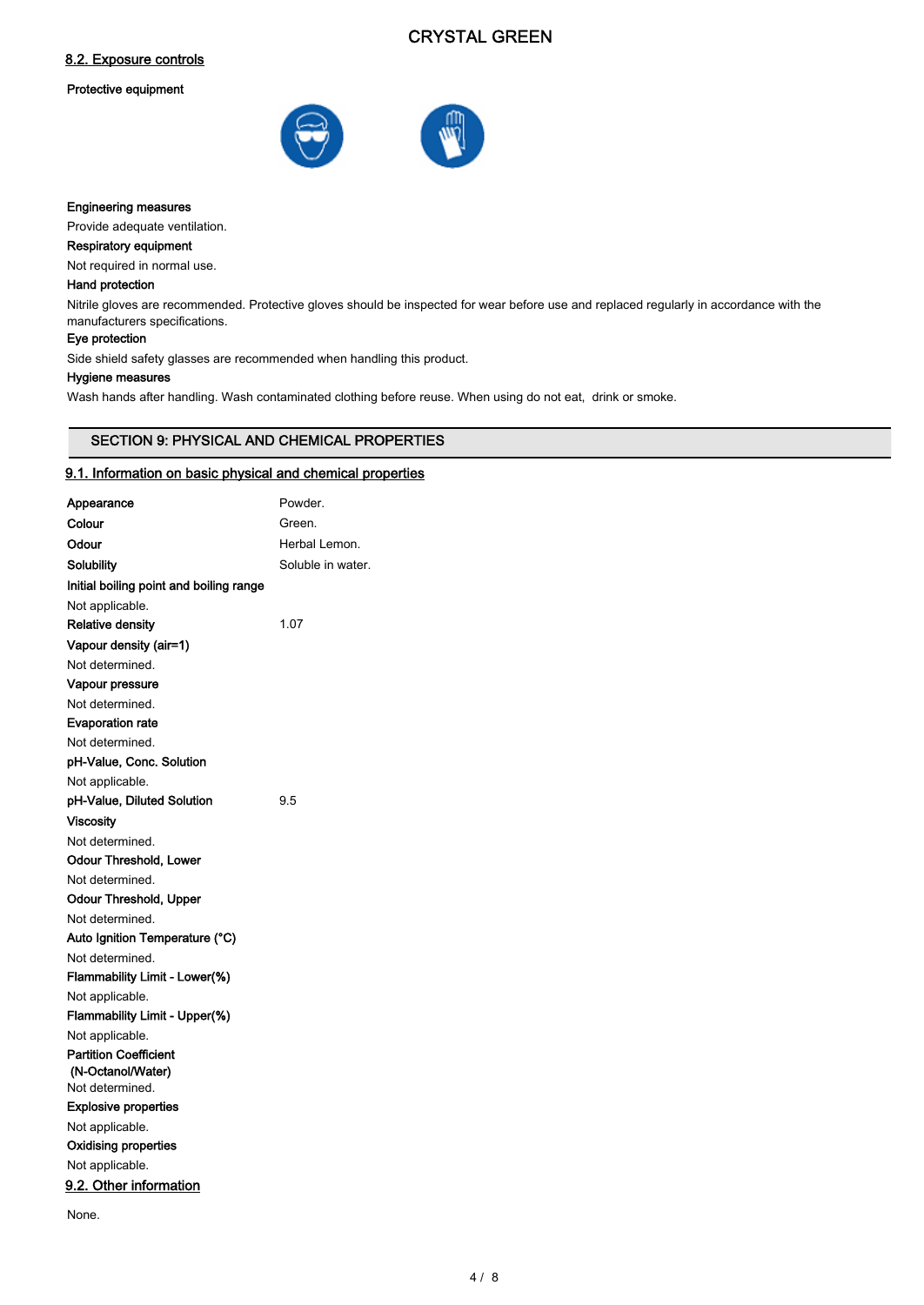# SECTION 10: STABILITY AND REACTIVITY

#### 10.1. Reactivity

No specific reactivity hazards associated with this product.

# 10.2. Chemical stability

Stable under normal temperature conditions.

# 10.3. Possibility of hazardous reactions

Not determined.

# 10.4. Conditions to avoid

Store in closed original container at temperatures between 5°C and 30°C. Protect from freezing and direct sunlight.

#### 10.5. Incompatible materials

#### Materials To Avoid

Strong acids. Oxidising materials.

#### 10.6. Hazardous decomposition products

Thermal decomposition or combustion may liberate carbon oxides and other toxic gases or vapours.

# SECTION 11: TOXICOLOGICAL INFORMATION

#### 11.1. Information on toxicological effects

#### Acute toxicity:

Product is alkaline and may be mildly corrosive to mucous membranes. Ingestion may cause: Gastrointestinal symptoms, including upset stomach. Nausea, vomiting. Limited inhalation hazard at normal work temperatures. Dust in high concentrations may irritate the respiratory system.

#### Skin Corrosion/Irritation:

Irritating. Prolonged or repeated exposure may cause: skin irritation and dermatitis.

#### Serious eye damage/irritation:

Contact with concentrate or solution May cause severe irritation to eyes. Risk of serious damage to eyes.

#### Respiratory or skin sensitisation:

Contains Hexyl cinnamal

#### Germ cell mutagenicity:

No effects expected based upon current data.

#### Carcinogenicity:

No effects expected based upon current data.

#### Reproductive Toxicity:

No effects expected based upon current data.

## Toxicological information on ingredients.

SODIUM CARBONATE (CAS: 497-19-8)

# Acute toxicity: Acute Toxicity (Oral LD50) 2800 mg/kg Rat

# Acute Toxicity (Dermal LD50)

2000 mg/kg Rabbit

# Acute Toxicity (Inhalation LC50)

2.3 mg/l (dust/mist) Rat 4 hours

# DISODIUM METASILICATE (CAS: 6834-92-0)

# Acute toxicity: Acute Toxicity (Oral LD50)

1280 mg/kg Rat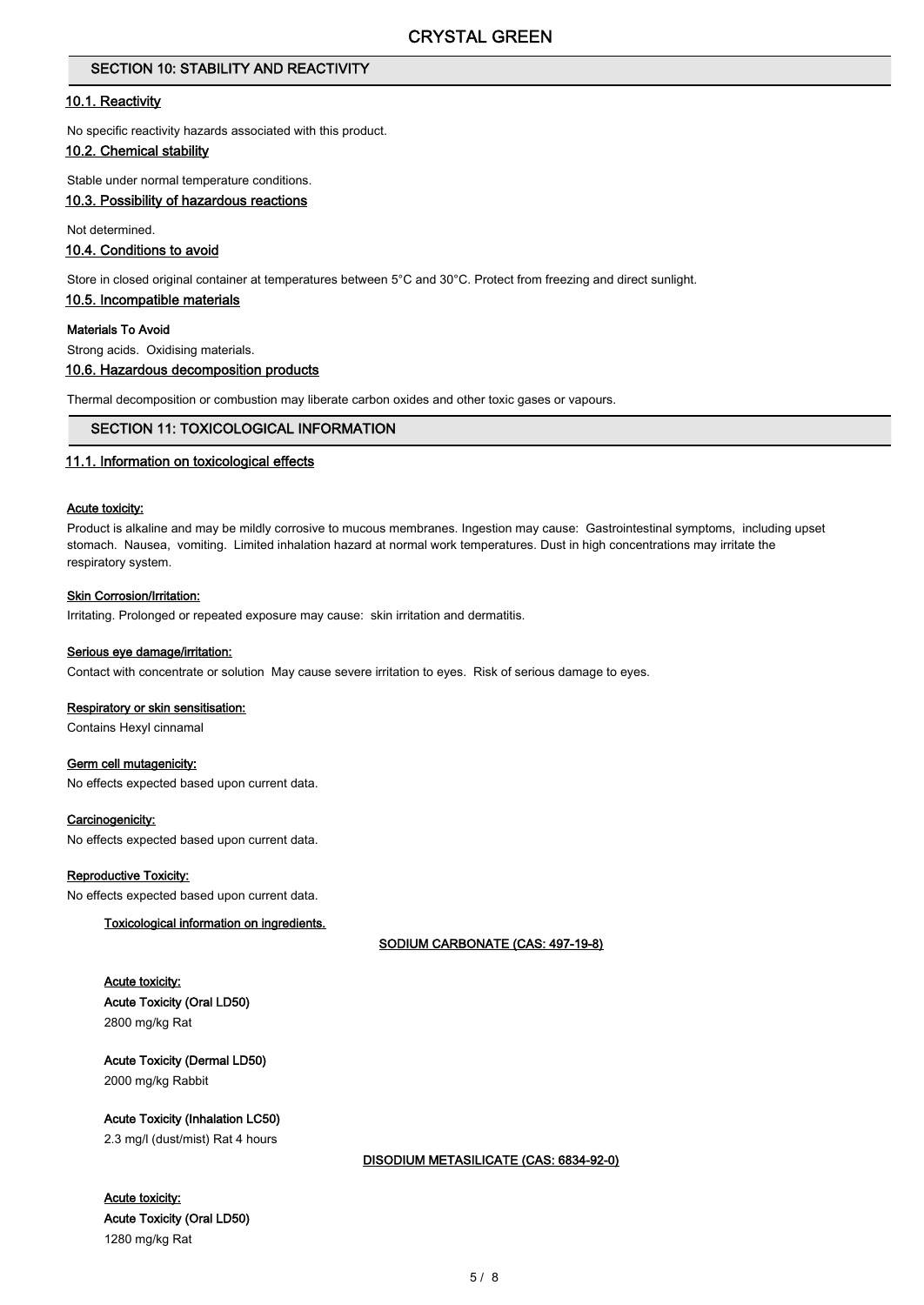# TETRASODIUM ETHYLENE DIAMINE TETRAACETATE (CAS: 64-02-8)

## Acute toxicity:

Acute Toxicity (Oral LD50)

> 1740 mg/kg Rat

# ALCOHOLS C9-11, ETHOXYLATED (CAS: 68439-45-2)

#### Acute toxicity:

Acute Toxicity (Oral LD50) > 300 mg/kg Acute Toxicity (Dermal LD50)

> 2000 mg/kg

#### ALCOHOLS, C9-11, ETHOXYLATED (CAS: 68439-45-2)

# Acute toxicity:

Acute Toxicity (Oral LD50) > 300 mg/kg Acute Toxicity (Dermal LD50) > 2000 mg/kg

# SECTION 12: ECOLOGICAL INFORMATION

# 12.1. Toxicity

The product is not expected to be hazardous to the environment.

# Ecological information on ingredients.

DISODIUM METASILICATE (CAS: 6834-92-0)

#### Acute Toxicity - Fish

LC50 96 hours 3185 mg/l

# Acute Toxicity - Aquatic Invertebrates

EC50 48 hours 4857 mg/l Daphnia magna

#### TETRASODIUM ETHYLENE DIAMINE TETRAACETATE (CAS: 64-02-8)

#### LC 50, 96 Hrs, Fish mg/l  $> 100$

EC 50, 48 Hrs, Daphnia, mg/l  $> 100$ IC 50, 72 Hrs, Algae, mg/l  $> 100$ 

#### ALCOHOLS C9-11, ETHOXYLATED (CAS: 68439-45-2)

Acute Toxicity - Fish

LC50 > 10 mg/l Acute Toxicity - Aquatic Invertebrates EC50 > 1 mg/l Acute Toxicity - Aquatic Plants IC50 > 10 mg/l

ALCOHOLS, C9-11, ETHOXYLATED (CAS: 68439-45-2)

Acute Toxicity - Fish LC50 > 10 mg/l Acute Toxicity - Aquatic Invertebrates EC50 > 1 mg/l Acute Toxicity - Aquatic Plants IC50 > 10 mg/l 12.2. Persistence and degradability

# **Degradability**

The product is expected to be biodegradable.

#### 12.3. Bioaccumulative potential

#### Bioaccumulative potential

The product does not contain any substances expected to be bioaccumulating.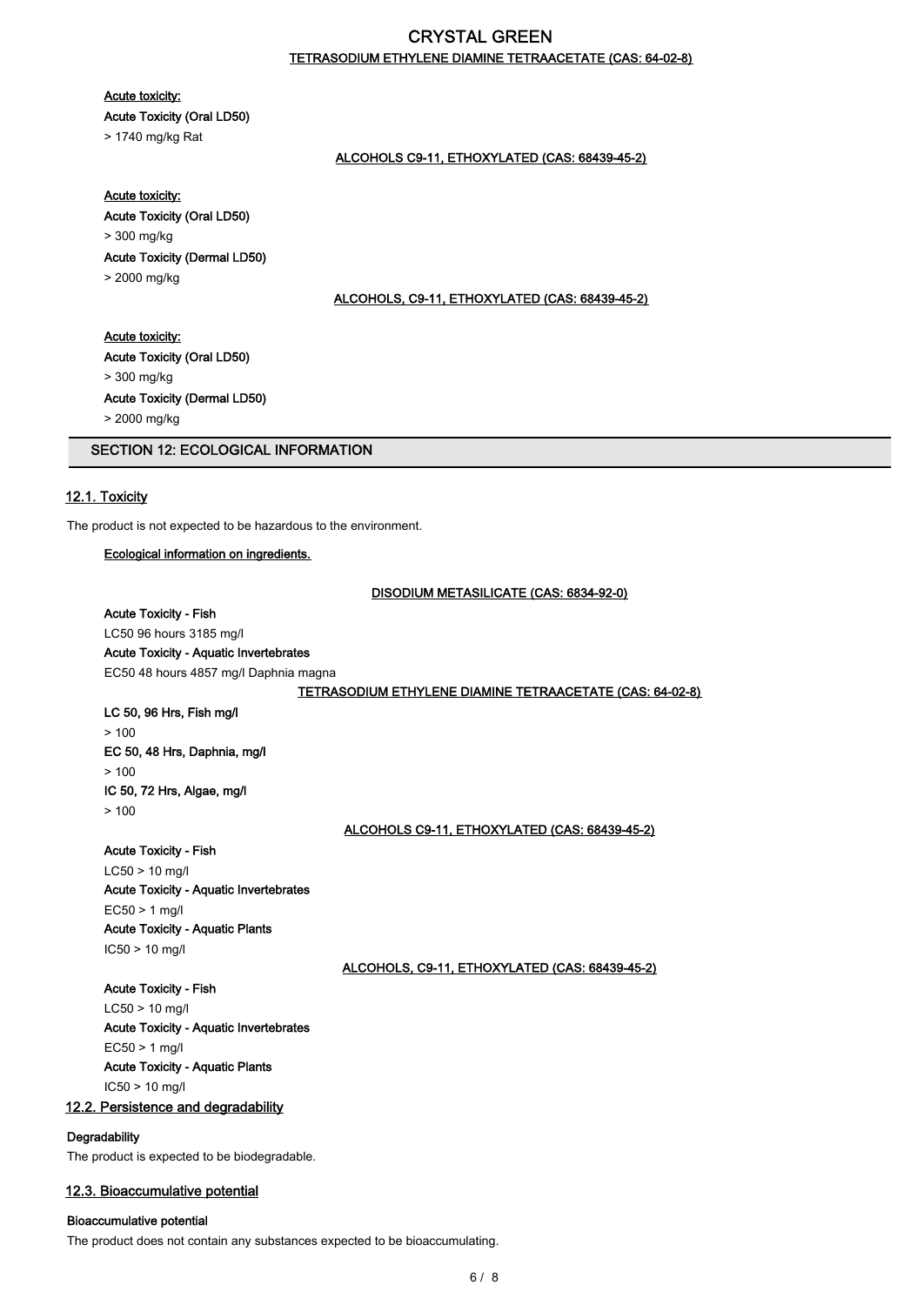## Partition coefficient

Not determined.

# 12.4. Mobility in soil

## Mobility:

The product is soluble in water.

# 12.5. Results of PBT and vPvB assessment

This product does not contain any PBT or vPvB substances.

# 12.6. Other adverse effects

None known.

# SECTION 13: DISPOSAL CONSIDERATIONS

# 13.1. Waste treatment methods

Dispose of waste and residues in accordance with local authority requirements. Empty containers should be rinsed with water then crushed and disposed of at legal waste disposal site.

# SECTION 14: TRANSPORT INFORMATION

# 14.1. UN number

Not classified for transportation.

14.2. UN proper shipping name

**Proper Shipping Name** None

14.3. Transport hazard class(es)

None.

ADR/RID/ADN Class -

# **IMDG Class**

14.4. Packing group

None.

14.5. Environmental hazards

Environmentally Hazardous Substance/Marine Pollutant No.

#### 14.6. Special precautions for user

None.

# 14.7. Transport in bulk according to Annex II of MARPOL73/78 and the IBC Code

Not applicable.

# SECTION 15: REGULATORY INFORMATION

#### 15.1. Safety, health and environmental regulations/legislation specific for the substance or mixture

#### Uk Regulatory References

The Control of Substances Hazardous to Health Regulations 2002 (S.I 2002 No. 2677) with amendments. The Chemicals (Hazard Information and Packaging for Supply) Regulations 2009 (S.I 2009 No. 716).

## EU Legislation

Regulation (EC) No 1907/2006 of the European Parliament and of the Council of 18 December 2006 concerning the Registration, Evaluation, Authorisation and Restriction of Chemicals (REACH), establishing a European Chemicals Agency, amending Directive 1999/45/EC and repealing Council Regulation (EEC) No 793/93 and Commission Regulation (EC) No 1488/94 as well as Council Directive 76/769/EEC and Commission Directives 91/155/EEC, 93/67/EEC, 93/105/EC and 2000/21/EC, including amendments. Regulation (EC) No 1272/2008 of the European Parliament and of the Council of 16 December 2008 on classification, labelling and packaging of substances and mixtures, amending and repealing Directives 67/548/EEC and 1999/45/EC, and amending Regulation (EC) No 1907/2006 with amendments